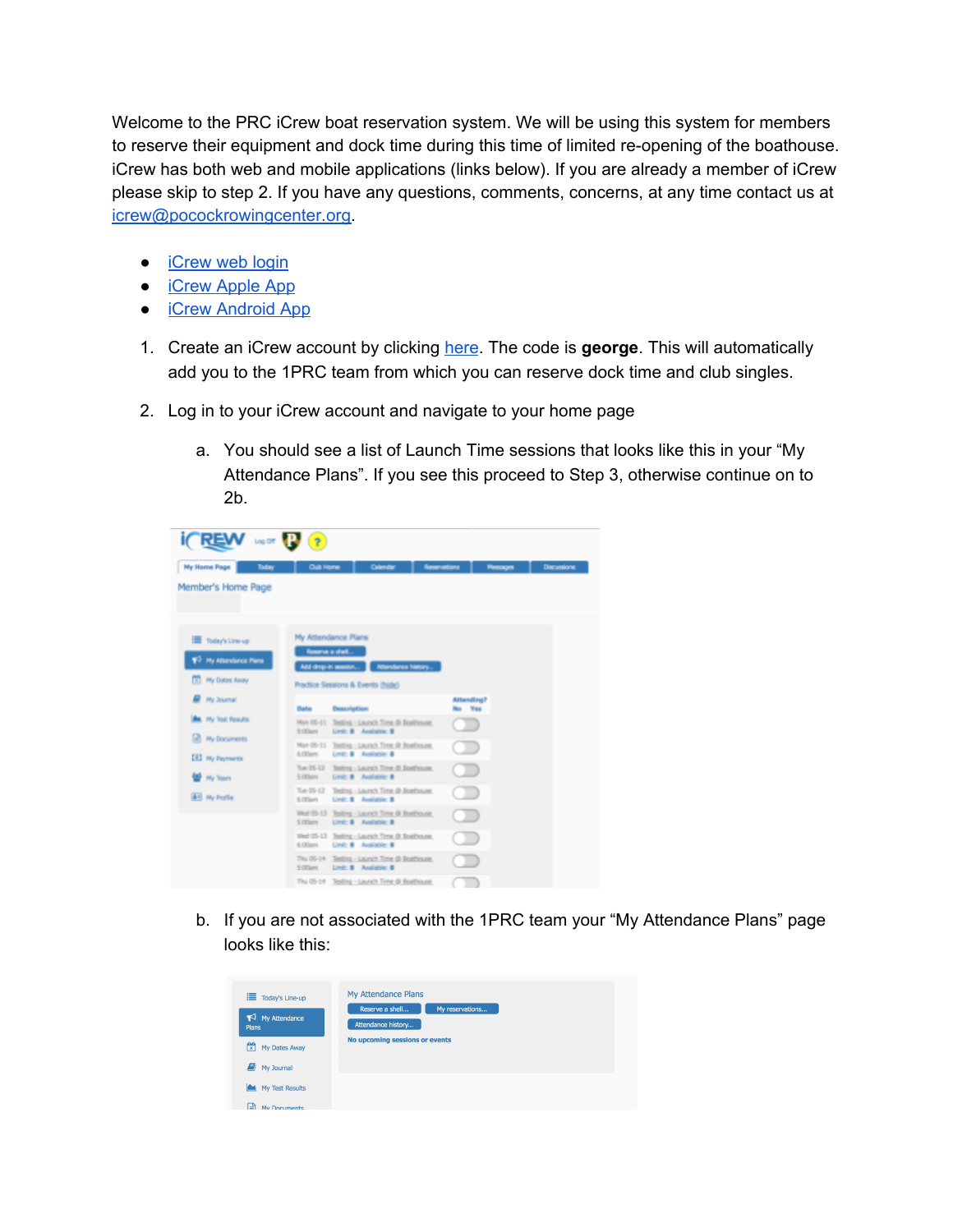- c. To add yourself to the 1PRC team, scroll down and select My Team.
- d. Click "Join or leave teams"
- e. Click "Join Team" next to the 1PRC team

| <b>Team List</b>           | Join a new team or leave a current team using the Join Team or Leave Team button. |                                             |           |
|----------------------------|-----------------------------------------------------------------------------------|---------------------------------------------|-----------|
| <b>Team Classification</b> | <b>Team Mame</b>                                                                  | <b>Description</b>                          |           |
| ADULT ROWING TEAMS         | 1PRC                                                                              | Reserve dock time for launching small boats | Join Team |
|                            | <b>MastersScullingTeam</b>                                                        | <b>Masters Sculling Team</b>                | Join Team |
|                            | <b>PRC Masters Competitive</b><br>Sweep                                           | PRC Masters Competitive Sweep               |           |

- f. Return to the My Attendance Plans page
- 3. To sign up for a Launch Time simply toggle the Attending button to Yes. You can change your attendance plans at any time. As a courtesy to your fellow rowers, if you can't make a time you are scheduled to attend please sign out as early as possible. Each Launch Time is limited to 10 people, this will allow someone on the waiting list to sign up (see below).

|                     | <b>My Attendance Plans</b><br>Reserve a shell                                  |                      |
|---------------------|--------------------------------------------------------------------------------|----------------------|
|                     | Add drop-in session<br>Attendance history<br>Practice Sessions & Events (hide) |                      |
| <b>Date</b>         | <b>Description</b>                                                             | Attending?<br>No Yes |
| Mon 05-11<br>5:00am | Testing - Launch Time @ Boathouse<br>Limit: 8 Available: 7                     |                      |
| 6:00am              | Mon 05-11 Testing - Launch Time @ Boathouse<br>Limit: 8 Available: 8           |                      |
| Tue 05-12<br>5:00am | Testing - Launch Time @ Boathouse<br>Limit: 8 Available: 8                     |                      |
| Tue 05-12<br>6:00am | Testing - Launch Time @ Boathouse<br>Limit: 8 Available: 8                     |                      |
| 5:00am              | Wed 05-13 Testing - Launch Time @ Boathouse<br>Limit: 8 Available: 7           |                      |
| 6:00am              | Wed 05-13 Testing - Launch Time @ Boathouse<br>Limit: 8 Available: 8           |                      |

a. When a time is full you will not be permitted to sign up for that time, however you can select to be notified by email if a spot opens up at which time you can log in to iCrew and sign in. This is first come, first serve, so be quick! This [video](https://www.youtube.com/embed/yffRmzauBgs?start=147&end=189) shows how session limits work.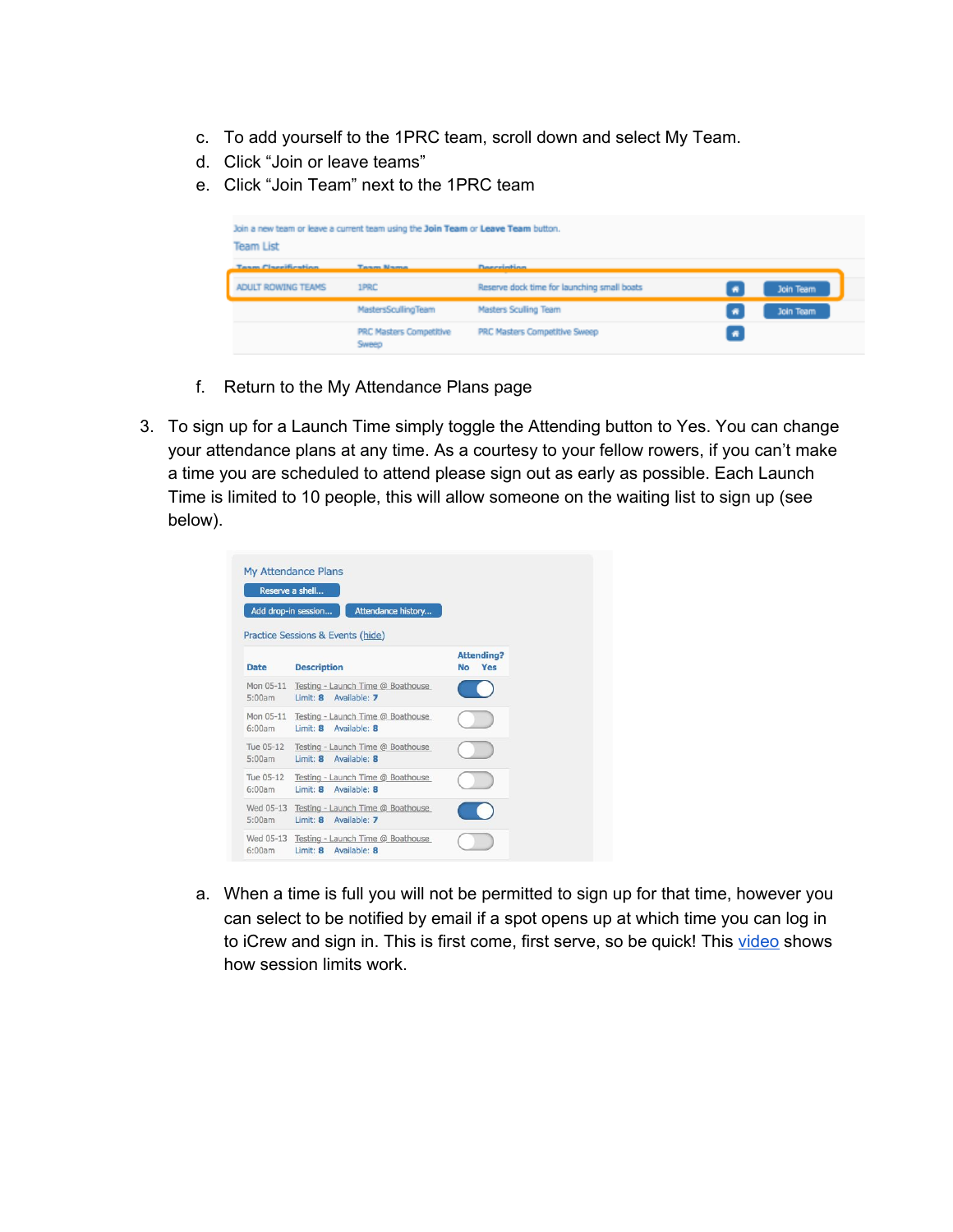|        | My Attendance Plans<br>Reserve a shell                                         |                                |
|--------|--------------------------------------------------------------------------------|--------------------------------|
|        | Attendance history<br>Add drop-in session<br>Practice Sessions & Events (hide) |                                |
| Date   | <b>Description</b>                                                             | <b>Attending?</b><br>Yes<br>No |
| 5:00am | Mon 05-11 Testing - Launch Time @ Boathouse<br>Limit: 8 Available: none        |                                |

- 4. Once you have reserved a Launch Time you may reserve a shell. There are a number of ways to do this, here we will walk through two ways. This [video](https://www.youtube.com/embed/yffRmzauBgs?start=307&end=374) also shows how to reserve a boat (note at this time, only 1x are available).
- 5. From the same Home Page you can click "Reserve a Shell…".

| Reserve a shell.    |                                   |                    |            |
|---------------------|-----------------------------------|--------------------|------------|
| Add drop-in session |                                   | Attendance history |            |
|                     | Practice Sessions & Events (hide) |                    |            |
|                     |                                   |                    | Attending? |
| Date                | Description                       |                    | No Yes     |

<span id="page-2-0"></span>a. This will take you to the "Make a Reservation" page. Here, select the Date, Start, and End time for your boat reservation, and then click "Check availability" to see what shells are available. Any time the date or time is changed you must refresh the shell list by clicking "Check availability"

| <b>Make Reservation</b><br>My nearvations                                                                                                                                                                                                                            |                      |                             |                        |                               |
|----------------------------------------------------------------------------------------------------------------------------------------------------------------------------------------------------------------------------------------------------------------------|----------------------|-----------------------------|------------------------|-------------------------------|
| Come here after logging on<br>Date: [3]<br>Select date for reservation<br>2020-05-11<br>Start time:<br>05 3 40 3 AM 3<br>Select start and end time<br>End time:<br>07 3 80 3 AM 3<br>Shell type:<br><b>O</b> Staff C Sweep C Either<br>Shell size:<br><b>C</b> Sngle |                      |                             |                        |                               |
| Check availability                                                                                                                                                                                                                                                   |                      |                             |                        |                               |
| Available shells<br>Ix Christy Irene 13<br>is not O<br>Is Ergadwr ®                                                                                                                                                                                                  | Is First 13          | <b>Ja GM 43</b>             | Ix Guy Harper 1        | LEBIDT OF                     |
| 1x H110 <sup>(3)</sup><br>1x H111 <sup>O</sup><br>1x H112 <sup>(D)</sup>                                                                                                                                                                                             | 1x H120 <sup>O</sup> | 5x H121 <sup>(D)</sup>      | 1x H122 <sup>(1)</sup> | <b>H</b> 1x H123 <sup>O</sup> |
| 1x Madison (3)<br>Ix Marcar (B)<br>Ix Olive 19                                                                                                                                                                                                                       | 1x Pias 13           | Ix Roosevelt <sup>(1)</sup> | Ix Silver Hudson 1     | 1x Slow <sup>(3)</sup>        |
| Ix Swiftsure O<br>to Westake O<br>Ix Spruce O                                                                                                                                                                                                                        |                      |                             |                        |                               |
| Available cars                                                                                                                                                                                                                                                       |                      |                             |                        |                               |
| Personal (x)<br>Red (x)<br>Green (x)                                                                                                                                                                                                                                 |                      |                             |                        |                               |
| Note:                                                                                                                                                                                                                                                                |                      |                             |                        |                               |
| Check out onto the water immediately?                                                                                                                                                                                                                                |                      |                             |                        |                               |
| Make Reservation                                                                                                                                                                                                                                                     |                      |                             |                        |                               |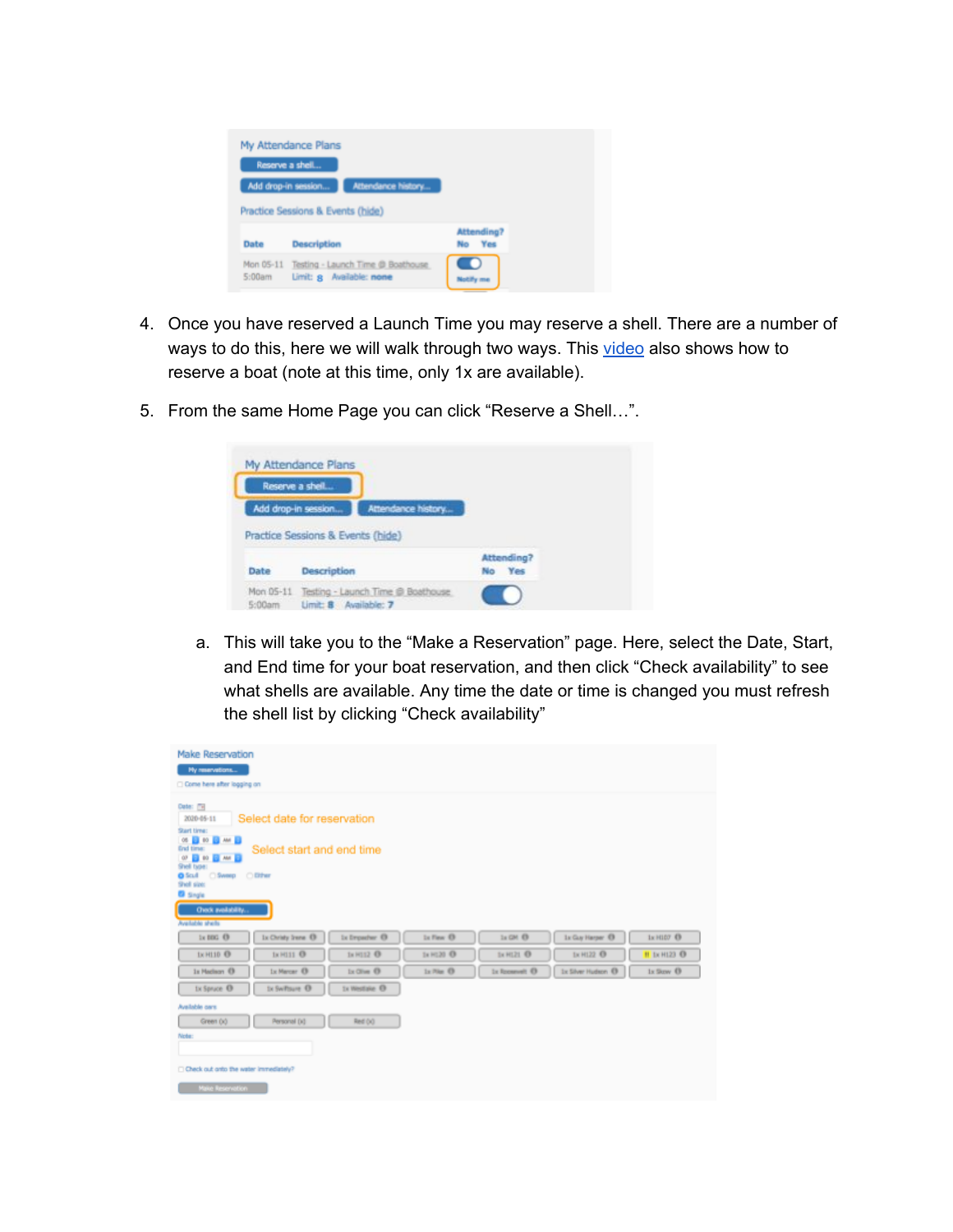b. When you have a list of shells, you can hover or click the **i** for more information like the weight-class. If a boat is out for repair or otherwise unrowable, a **!!** will be next to the name.

| <b>Make Reservation</b><br>My reservations<br>Come here after logging on                                                                    |                                                  |                                                      |
|---------------------------------------------------------------------------------------------------------------------------------------------|--------------------------------------------------|------------------------------------------------------|
| Date:<br>2020-05-11<br>Start time:<br>05 00 0 AM 8<br>End time:<br>07 0 00 0 AM 0<br>Shell type:<br>● Scull ● Sweep ● Either<br>Shell size: |                                                  |                                                      |
| Single<br>Available shells                                                                                                                  | 1x Flew Information                              |                                                      |
| 1x BBG <sup>O</sup><br>1x Christy Irene <sup>(1)</sup><br>$1x$ Empacher $\bigcirc$                                                          | $1x$ Flew $\odot$<br>Ability Req: Intermediate   | 1x Guy Harper <sup>1</sup><br>1x H107 <sup>(1)</sup> |
| 1x H111 <sup>(1)</sup><br>1x H110 <sup>(1)</sup><br>1x H112 <sup>(1)</sup>                                                                  | Weight Class: 145-175<br>1x H120 <sup>(1)</sup>  | 1x H122 <sup>(1)</sup><br>$II$ 1x H123 $O$           |
| 1x Madison <sup>@</sup><br>1x Mercer <sup>(1)</sup><br>$1x$ Olive $\Theta$                                                                  | $1x$ Pike $\odot$<br>1x Roosevelt <sup>(1)</sup> | 1x Silver Hudson @<br>1x Skow <sup>6</sup>           |
| 1x Swiftsure <sup>@</sup><br>1x Spruce <sup>(1)</sup><br>$1x$ Westlake $\Theta$                                                             |                                                  |                                                      |
| Available oars                                                                                                                              |                                                  |                                                      |
| Personal (x)<br>Green (x)<br>Red(x)                                                                                                         |                                                  |                                                      |
| Note:                                                                                                                                       |                                                  |                                                      |
|                                                                                                                                             |                                                  |                                                      |
| □ Check out onto the water immediately?                                                                                                     |                                                  |                                                      |
| <b>Make Reservation</b>                                                                                                                     |                                                  |                                                      |

c. Once you have selected a boat and oars, click "Make Reservation" to complete your reservation

| <b>Make Reservation</b><br>My reservations<br>Come here after logging on                                                                                                            |                            |                        |                             |                                 |                           |
|-------------------------------------------------------------------------------------------------------------------------------------------------------------------------------------|----------------------------|------------------------|-----------------------------|---------------------------------|---------------------------|
| Date: TH<br>2020-05-11<br>Start time:<br>05 8 00 8 AM 8<br>End time:<br>07 8 00 8 AM 8<br>Shell type:<br>Scull Sweep Clither<br>Shell size:<br><b>El</b> Single<br>Available shells |                            |                        |                             |                                 |                           |
| 1x Christy Irene ®<br>$1 \times 00G$ $\Theta$                                                                                                                                       | Ix Empacher <sup>(D)</sup> | 1x Flow <sup>(1)</sup> | $1x$ GH $\Theta$            | 1x Guy Harper <sup>(1)</sup>    | 1x H107 <sup>O</sup>      |
| Ix H110 1<br>$1 \times$ H111 $\odot$                                                                                                                                                | Ix H112 <sup>(1)</sup>     | Ix H120 <sup>(1)</sup> | 1x H121 <sup>(1)</sup>      | 1x H122 <sup>(1)</sup>          | II 1x H123 <sup>(1)</sup> |
| Ix Madison ®<br>1x Mercer <b>(B)</b>                                                                                                                                                | Ix Olive <sup>(D)</sup>    | Ix Plus <sup>(1)</sup> | 1x Roosevelt <sup>(1)</sup> | 1x Silver Hudson <sup>(1)</sup> | 1x Slow <sup>(1)</sup>    |
| 1x Spruce <sup>(1)</sup><br>1x Swiftsure <sup>(3)</sup>                                                                                                                             | 1x Westlake <sup>(D)</sup> |                        |                             |                                 |                           |
| Available cors<br>Personal (x)<br>Green (x)<br>Note:                                                                                                                                | Red (x)                    |                        |                             |                                 |                           |
| Check out onto the water immediately?<br><b>Make Reservation</b>                                                                                                                    |                            |                        |                             |                                 |                           |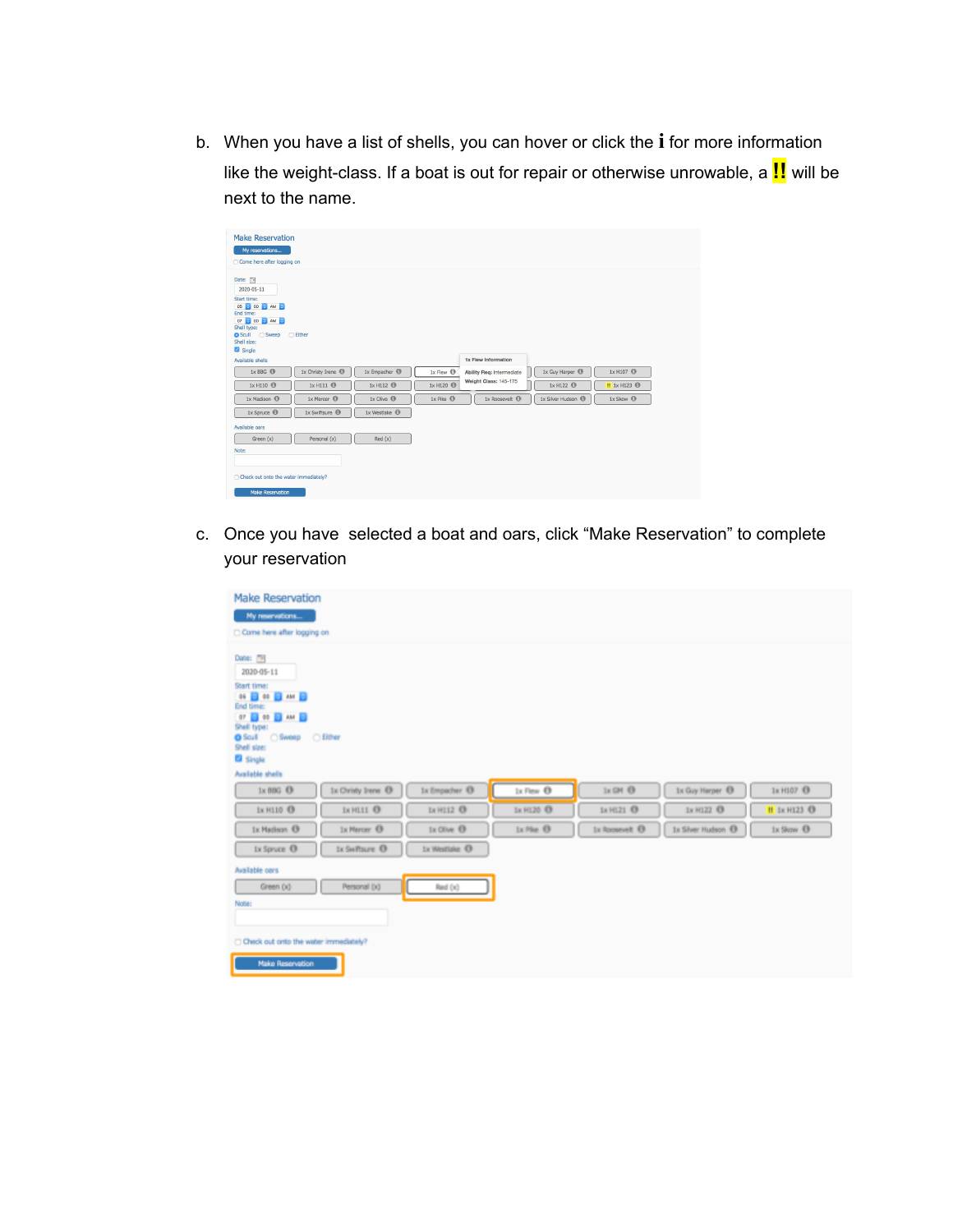6. An alternative way to reserve a boat is to navigate to the Reservation tab. This defaults to a Week view. Here you can also see other boats that are reserved.

|                                                                   | (2)<br>Log Off                           |                 |                                 |                    |          |                        |
|-------------------------------------------------------------------|------------------------------------------|-----------------|---------------------------------|--------------------|----------|------------------------|
| My Home Page                                                      | Today<br><b>Club Home</b>                | Calendar        | <b>Reservations</b><br>Messages | <b>Discussions</b> |          |                        |
| <b>Reservations Calendar</b><br>□ Include data older than 60 days | □ Include future data over 60 days       | Refresh         |                                 |                    |          |                        |
| Reserve a shell<br>today<br>$\left\langle \right\rangle$          | View history                             | My reservations | May 10 - 16, 2020               |                    |          | week day list<br>month |
|                                                                   | <b>Sun 5/10</b><br><b>Mon 5/11</b>       | <b>Tue 5/12</b> | <b>Wed 5/13</b>                 | Thu 5/14           | Fri 5/15 | <b>Sat 5/16</b>        |
| all-day                                                           |                                          |                 |                                 |                    |          |                        |
| 5am                                                               | 5:00a - 7:00a<br>Flew (1) / Red - Sara S |                 |                                 |                    |          |                        |
| 6am                                                               |                                          |                 |                                 |                    |          |                        |
| 7am                                                               |                                          |                 |                                 |                    |          |                        |
| 8am                                                               |                                          |                 |                                 |                    |          |                        |
| <b>9am</b>                                                        |                                          |                 |                                 |                    |          |                        |
| 10 <sub>am</sub>                                                  |                                          |                 |                                 |                    |          |                        |

- a. If you click on a day/time slot, this will take you to the Make Reservation page for that Day and Time. From there you can follow the same procedure [above](#page-2-0) to reserve your boat
- 7. You can see a list of your boat reservations from multiple places by clicking the "My Reservations" button.

| $ICREW = 2$                                              |                                       |                 |                                         |                 |          |                    |
|----------------------------------------------------------|---------------------------------------|-----------------|-----------------------------------------|-----------------|----------|--------------------|
| My Home Rege<br>Today                                    | <b>Club Home</b>                      | Calendar        | Reservations<br><b><i>Phistophe</i></b> | Department      |          |                    |
| Reservations Calendar<br>Trabale data older than 60 days | Ti Enckude fühure data oxer 60 days   | Refresh         |                                         |                 |          |                    |
| keerve a shell<br>$\xi \rightarrow$ 150m                 | View Natury                           | My reservations | May 10 - 16, 2020                       |                 |          | month week day hat |
| San 5/10                                                 | <b>Mon 5/11</b>                       | Ties 5/12       | <b>Wed 5/13</b>                         | <b>Thu 5/14</b> | Pri 5/15 | Set 5/16           |
| $ab$ day                                                 |                                       |                 |                                         |                 |          |                    |
| Sim                                                      | tem - Allin<br>New (11 / Red - Serv S |                 |                                         |                 |          |                    |
| Gara?                                                    |                                       |                 |                                         |                 |          |                    |
| 7am                                                      |                                       |                 |                                         |                 |          |                    |
| <b>San</b>                                               |                                       |                 |                                         |                 |          |                    |
| Gare                                                     |                                       |                 |                                         |                 |          |                    |
| $10e\pi$                                                 |                                       |                 |                                         |                 |          |                    |